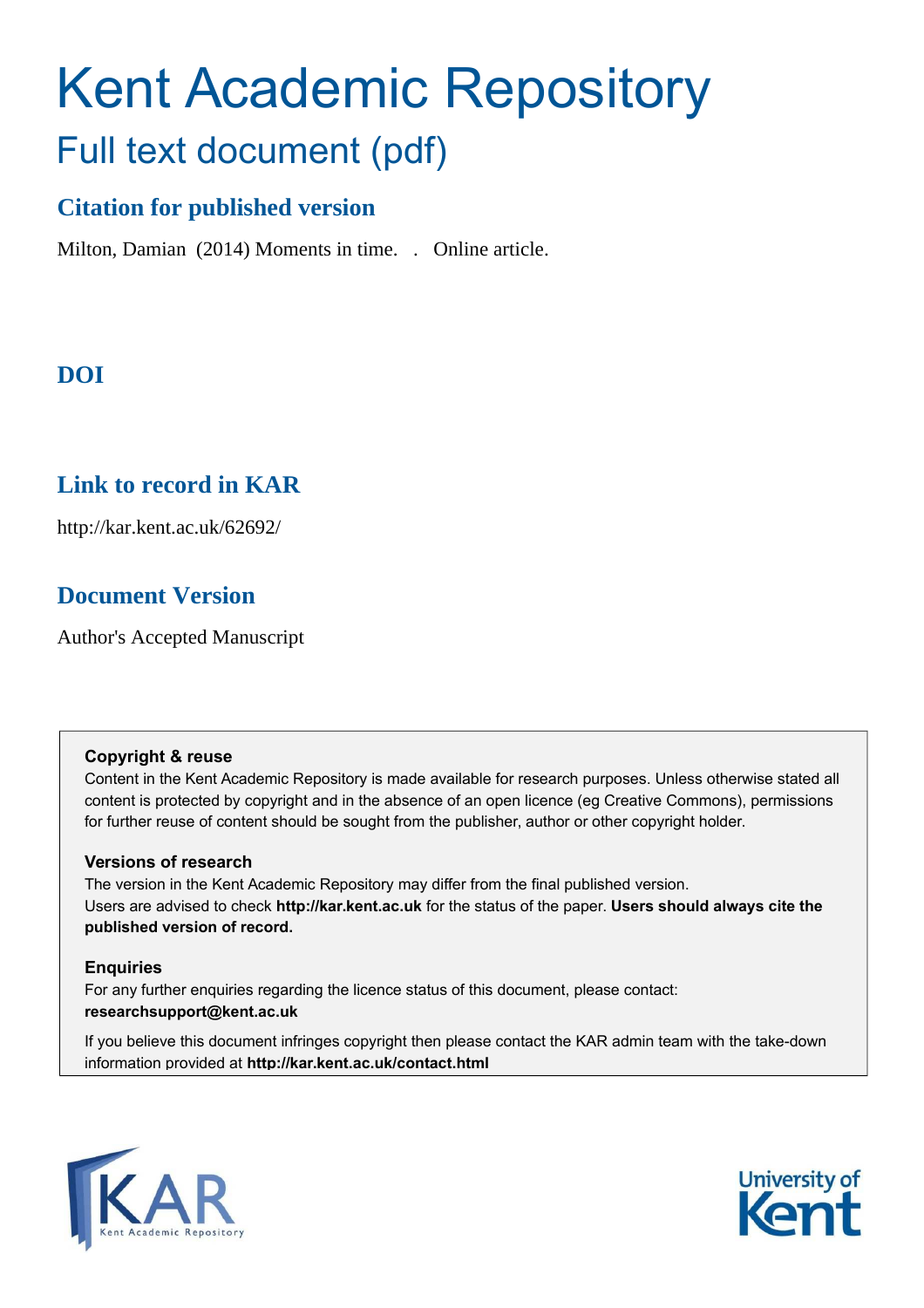## Day 14: Moments in time

#### **#107days**

#### Posted on [April 1, 2014](https://107daysofaction.wordpress.com/2014/04/01/day-14-moments-in-time-107days/) b[y justiceforlb](https://107daysofaction.wordpress.com/author/justiceforlb/)

By Damian E M Milton

Today is World Autism Awareness Day #WAAD14 and we were delighted that [Damian Milton](https://twitter.com/milton_damian) offered to adopt the day and share his thoughts. They are as follows, it's a long but thought provoking post, worth reading every word:

Today, 2 April 2014, there are many people around the world trying to raise awareness for autism, with this date each year marking World Autism Awareness Day. There are many differing ways of raising awareness of a cultural phenomenon; some do so in a way that is not so useful for autistic people. This is perhaps why today many autistic activists will be celebrating 'acceptance' of autistic [people instead](http://autismacceptanceday.blogspot.co.uk/). What I would like to draw the World's attention to today however, are the campaigns of #JusticeforLB and #107days. On 19 March 2013 Connor Sparrowhawk (aka LB) was admitted to Slade House, an NHS assessment and treatment unit. 107 days later he died, having had a seizure whilst left unsupervised in a bath.



Around the world today, autistic people and especially those who are less verbal or are deemed 'learning disabled' are dehumanised, incarcerated, restrained, bullied, therapised, normalised, neglected, and I could carry on and on, with such a list. What leads to this abuse of those divergent from the normative ideal? What leads to 'death by indifference'? How is one meant to find Justice for LB and all the young (and older) 'dudes' (of whatever gender orientation)? This is something I (and many others) would like the world to think about today, the 14th day of the #107days campaign.

#### *A step back in time*

I was diagnosed as being on the autism spectrum in 2009 soon after being made redundant from a post in a Further Education College as a Sociology Lecturer. This had been the first full-time professional job I had ever managed to attain, through quite some effort after my son had been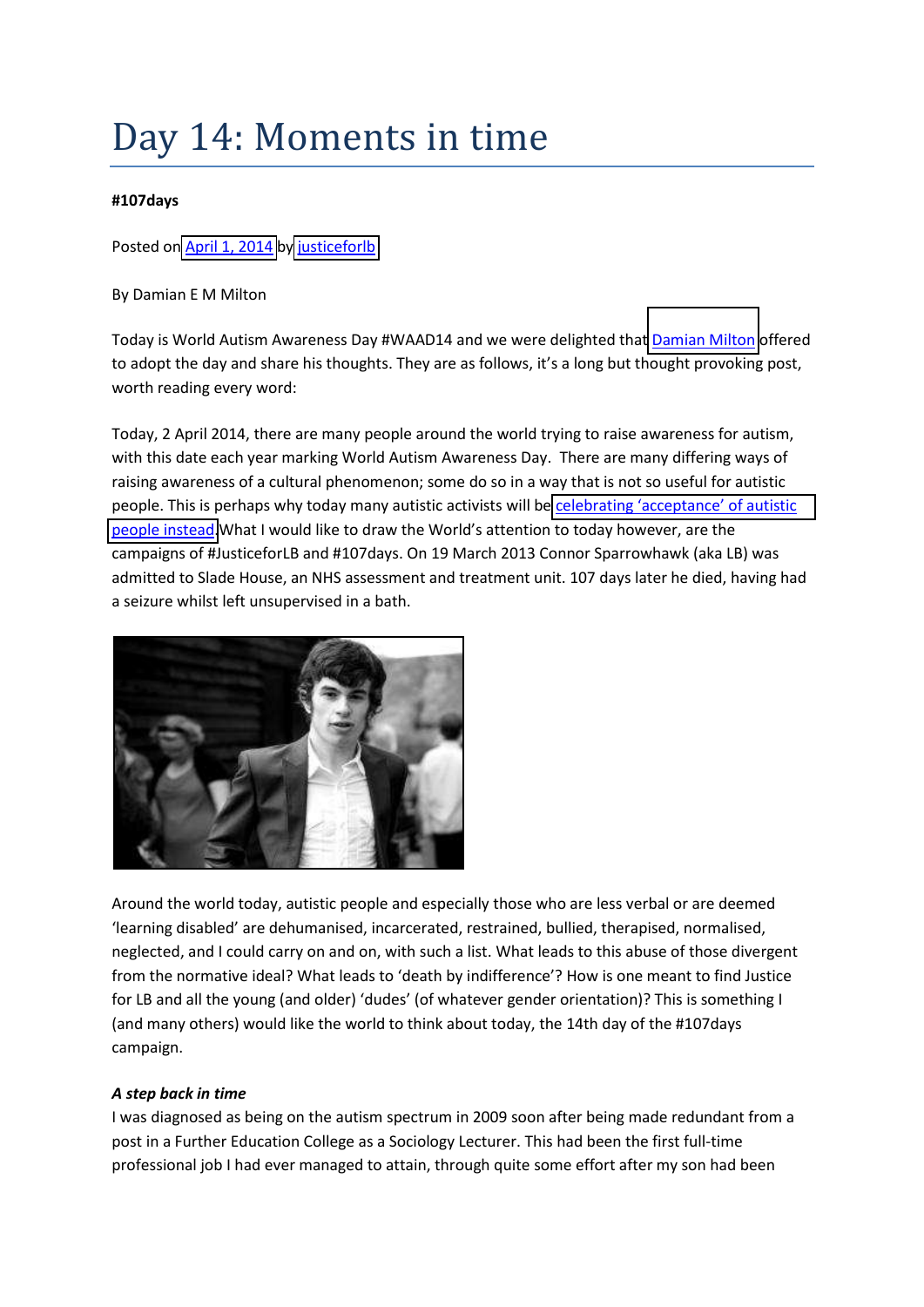born. In 2005 my son was diagnosed as autistic with severe learning disabilities. I had myself avoided the psychiatric profession for many years prior to that, but that is another story. By 2010 however, I was completing another one of my University qualifications (I have quite a collection now), and was settling into a part-time PhD in the education of autistic people. I went to an autism related conference for the first time and met other autistic activists that I'd only previously read about. Yet I was still unemployed, living in a downtrodden neighbourhood, and had been struggling for many years to get my voice heard about matters relating to the plight of autistic people. Often I felt manipulated or tokenised, with my attempts at being heard failing to get very far. One day I was contacted by a researcher from the University of Oxford by the name of [Sara Ryan.](https://twitter.com/sarasiobhan) She was filming [interviews with autistic people and their families for healthtalkonline.](http://healthtalkonline.org/peoples-experiences/autism/life-autism-spectrum/damian-interview-03b) She answered all my queries, was prepared to travel to me, and treated me with a great deal of respect. When I met her, we both talked lovingly about our respective sons. Sara's own descriptions of her 'laughing boy' (LB) did not seem all that different from the way I talked (and still do) about my son, an expert giggler if ever there was one. I felt truly listened to, that my voice was being heard and recorded with others, that people may learn something from my efforts. I was grateful for the opportunity. Since then, I have gone on to present about autism over 70 times at various events and conferences, have had a number of articles published, and have a paid job as a consultant for the National Autistic Society's 'Ask autism' project. In order for autistic people to be confident to do such things, we need our allies. I felt that Sara was one of my first in the field.

#### *The Functionalist Credentials*

As an academic, I have never been a fan of the theories, ideologies, and applications of Functionalism (or for that matter Behaviourism). Words such as: Function, Behaviour, Appropriate, Normal, Independent, Role, Responsibility, Etiquette, Outcome – have all been used to 'beat me with' at some point or another, and have only increased my social alienation. They are not about autism 'acceptance', and do not raise 'awareness' of anything but ill-fated attempts to 'manage' us. League tables, tick sheets, reward charts, cartoon strips outlining preferred behaviour etcetera, have done little to help me in life. Yet, it is functional credentials which are often valued in the world of 'style over substance', where the image of an organisation or their CEO counts for more than basic needs being met. I like to subvert this game by collecting credentials myself, currently: MA, PG(Cert), BA(Hons), Dip(conv), PGCE, Mifl, MBPsS. Still, perhaps it is because I am autistic that I have never earned above average UK National earnings in any year of my life thus far. Often such credentials are used as a smokescreen for poor practice. I really do not care that the CEO of Southern Health (the authority that Slade House came under) has won an award in the past, their actions leading up to and after the death of LB will not be winning any awards from those who have witnessed them. Perhaps it is actions (and not behaviours) that speak louder than words?

#### *Odd companions*

Those who are aware of my work [regarding the dangers of following behaviourist practices](http://www.larry-arnold.net/Autonomy/index.php/autonomy/article/view/9/21) may be surprised to find that some who support Functionalist/ Behaviourist ideology are also supporting the #JusticeforLB and #107days campaigns. One perhaps would not normally find autistic activists working to raise awareness of the same campaigns as a 'Challenging Behaviour Foundation'. This possibly just goes to show the scale of the disservice that Connor (LB), Sara, and their family have endured? Yet it could also show that intent is more important than the words people use? I have spent many years promoting theories and words that to me sounded more accepting and useful: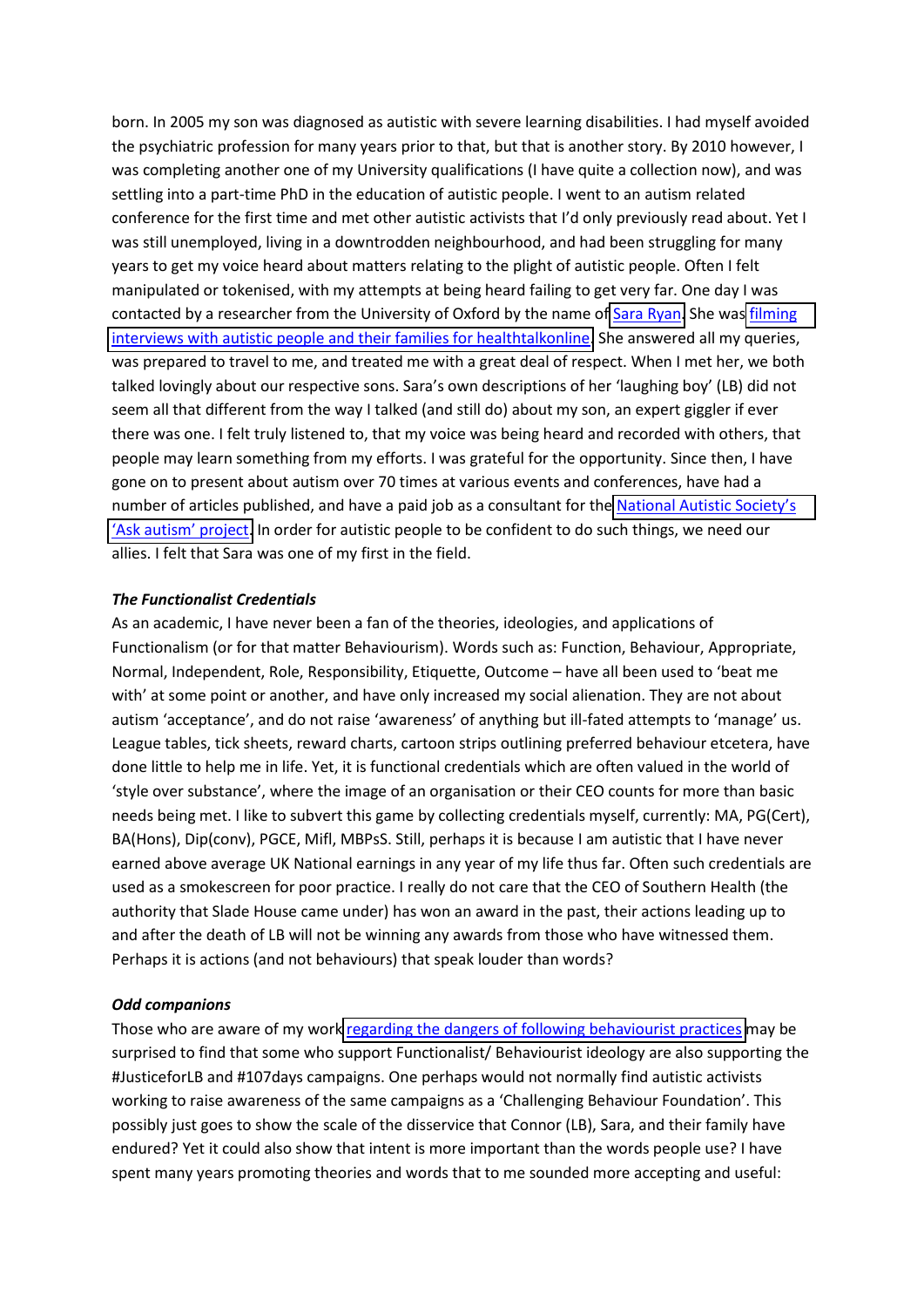person-centred, empowerment, and autonomy; only to see such words contorted and abused in practice, reduced to [jargon that when applied means the complete opposite of their original intent.](http://www.bbc.co.uk/news/blogs-ouch-23423541) There are many tensions and debates within the field of autism and elsewhere, and for good reason, although it does not take a scientist to figure out how to address the basic needs that were not met in this debacle and how that led to Connor's death.

Connor (LB) was also for the first time in his life, subjected to dangerous restraint practices whilst in the 'care' of Slade House. These practices must end, and all support for organisations which promote such practices. That means not 'lighting it up blue' this World Autism Awareness Day, but doing anything but that (see #boycottautismspeaks for more details). If you want to raise awareness for something, make the death of Connor Sparrowhawk a 'Rosa Parks' moment, for the rights of disabled people. Let us bring an end to such practices and 'death by indifference' too.

#### *Labels, words and people*

Given what I think of myself and the people I have met, I have no qualms in calling myself 'autistic'. I have always preferred 'being me', although I have often wished that others had a more accepting attitude. Where I have found acceptance, love and passion, it has inspired me. Yet words can also be used to constrain, contain, control, and condescend. Frequently words are used to place us into cages, boxes, categories, in a kind of short-hand way of thinking. Here, the intent is very much to generalise, to not bother to go in to any depth of understanding, to be 'lazy'. Being within a category often 'othered' in such ways, one can grow very tired. When younger, it often made me angry - and when such ways of thinking lead to death by indifference, my anger returns.

In interactions with others, it does not take a fast paced 'social imagination' to figure out who in one's life treats you with dignity and respect, nor when someone else is treating you as little more than a label, and an othered outsider. Autistic people may not always have the words to express it, but 'we' are often very good at expressing whose company 'we' find significant and uplifting, and whose 'we' do not. When people are viewed as a 'cluster of behaviours' in need of 'functional assessments' sometimes the blatantly obvious is missed. On entering Slade House, Connor Sparrowhawk did not receive a health assessment, or any useful plan of action regarding his epilepsy, yet if one practitioner in that institution had been able to see him as a person, they would have acted differently. Slade House would be well described by what the Sociologis[t Erving Goffman](http://en.wikipedia.org/wiki/Total_institution)  called a 'total institution', where all activities are managed under one 'roof'. Goffman argued that such places only put people in a worse position than they were in to begin with, where a process of the 'mortification' (or death) of self takes place. One could describe it as a form of institutionalised disablism and systemic dehumanisation process. Connor Sparrowhawk (LB) and those who have lived in such situations have their selfhood demeaned and ignored, in the case of Connor it led to his death. Staff within such institutions become implicated in this process, given uniforms and status that demarcate them from the 'inmates' or 'inpatients'. In the case of Southern Health award winning CEO, this seems to have led to a distancing, to the point where there is complete abdication of 'responsibility' (hmm...maybe not so 'functional' after all – maybe it is just the appearance of it which counts?)

Phaedrus: But I have been told my dear Socrates, that what a budding orator needs to know is not what is really right, but what is likely to seem right in the eyes of the mass of people who are going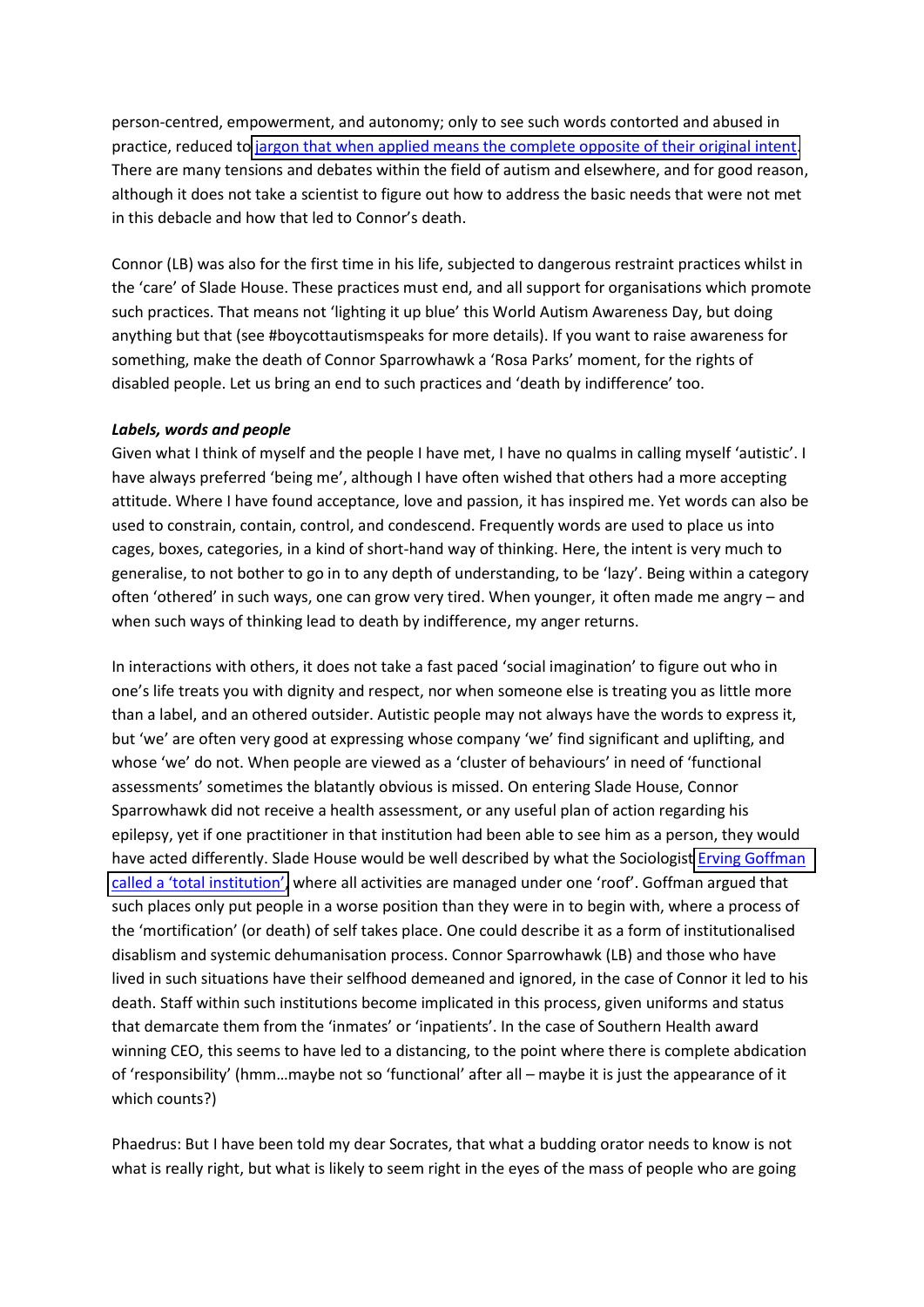to pass judgement: not what is really good or fine but what will seem so; and that it is this rather than truth that produces conviction. (Plato, The Phaedrus, translated 1973, p. 71).

Perhaps if quality control employed some autistic people and their families, we would get better 'inspections'. Having said that, when more rigorous inspections were carried out on Slade House it [failed on all counts](http://www.cqc.org.uk/sites/default/files/media/reports/RW11V_Slade_House_INS1-927131809_Scheduled_21-11-2013.pdf) ...umm...more 'functionalist credentials' fading fast...

#### *Face games*

An even older concept from my old friend Erving Goffman is that of 'face games' – these are the words used in interaction and communication done purely for 'keeping up appearances' or 'reputation management'. This is not something that autistic people of all varieties are particularly famed for (despite some of us doing remarkably well at it considering how tricky and painful it can be for us). For some others I have met in life, such games seem like a natural 'way of being'. In my experience such traits can be found in managers, and often the higher up in the organisation, the more capable 'face gamers' one finds. I guess this makes sense if one's business is sales, image, public relations, and so on. But surely if one promotes style over substance, may one be left with a management structure built of smoke and mirrors, or a house of cards that will simply collapse with the slightest breeze? It is often said that a poor ability at deception is a deficit in autistic people, yet one could say that like many other things in the field, this may be a matter of salience, positionality and perception.

If one wants to know why so few autistic people are in full-time employment - perhaps we need to look at how one gains, presents and demonstrates one's 'functional credentials'? Why is it that the 'positive about disability' 2-tick system just does not seem to work for the neurologically divergent?

#### *A long long time ago in a galaxy far away...*

As a young boy I was not as articulate and verbose as I am now, indeed I did not write more than a paragraph of continuous prose until I was 17 years-old. Instead, I tended to write in lists and numbers, diagrams and patterns. In 1984, I still somehow managed to acquire an assisted place to a private school, mainly through my Maths and Verbal Reasoning skills, which may have hidden how I was bottom of the class at spelling, useless at grammar, and had various other issues with 'learning' in the usually prescribed ways. One term in, I along with my family were involved in a multi-car road traffic accident. My mother acquired a number of permanent physical disabilities, and I severe psychological trauma. Every psychiatrist who saw me in the years ahead had their own pet theory when they observed my 'behaviour'. In the school I attended, there was no pastoral care of the individual or, any consideration of me personally. Indeed, it was virtually a total institution and it valued image and style over the quality of the life of its 'pupils'.

"It does not appear that he is very bright and therefore lack of effort compounds the problem" (my 'Form Master', 1987).

There is a sociological pattern here, whether it my old school or Slade House, whether someone is deemed 'high-functioning' or 'learning disabled'. When the image of the institution is lauded, and the well-being and quality of life of those living within it are turned into numbers on a tick sheet to